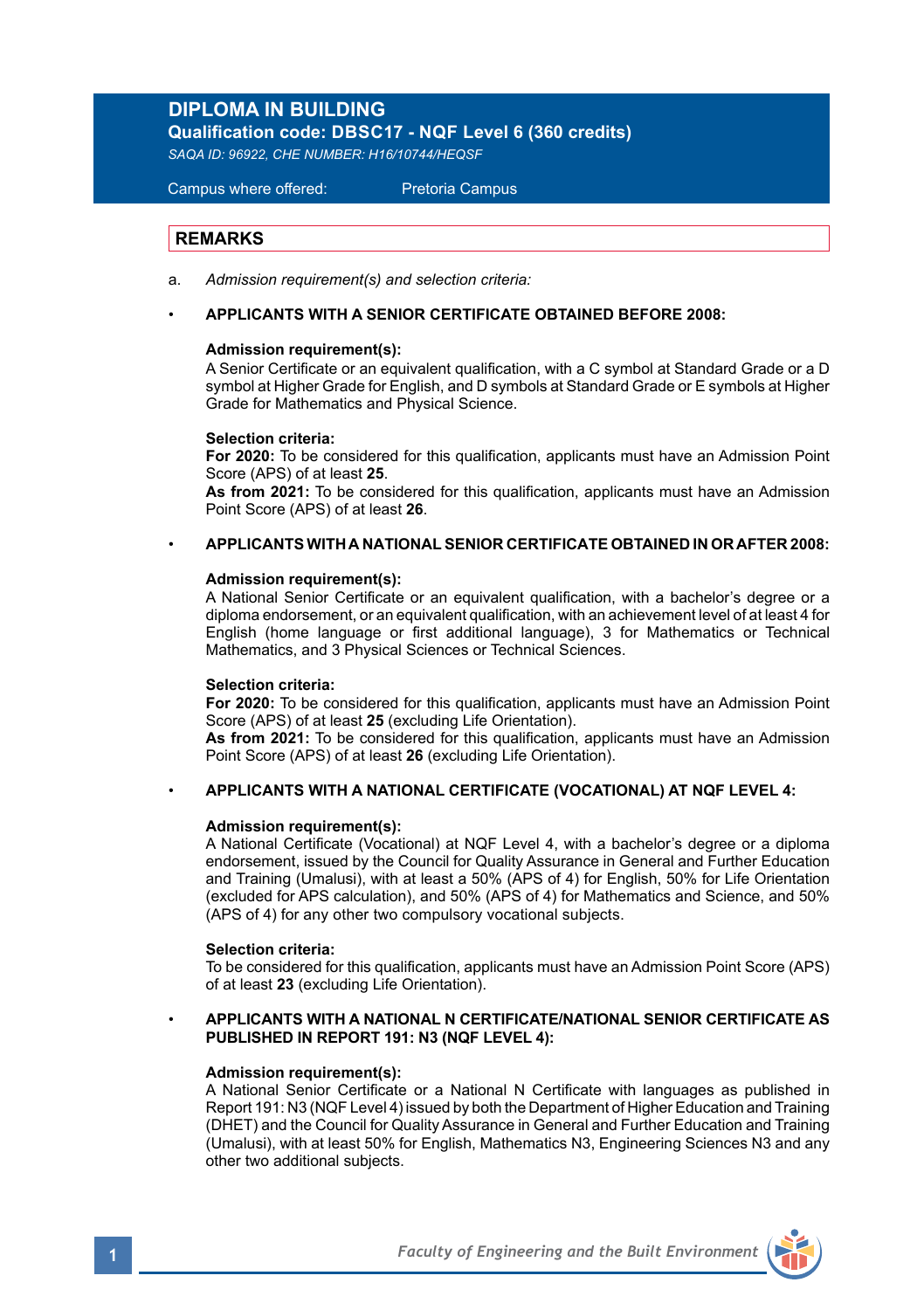**Recommended subject(s):** None.

### • **APPLICANTS WITH A N4 CERTIFICATE IN A RELATED ENGINEERING FIELD AS PUB-LISHED IN REPORT 191: N4:**

### **Admission requirement(s):**

A N6 Certificate in a related Engineering field as published in Report 191: N6 issued by both the Department of Higher Education and Training (DHET) and the Council for Quality Assurance in General and Further Education and Training (Umalusi), with an average of at least 60% for the qualification, and successful completion of an English Language Proficiency Assessment (done by the University).

*b. Assessment Procedure:*

No further assessment will be done (except for candidates with a N4 Certificate). Applicants who achieve the minimum APS will be considered until the programme complement is full. All completed applications received within the published due dates will be ranked. After consideration of the Departmental Student Enrolment Plan, only the top ranking applicants will be selected. Once a programme is full, a waiting list will be in place to provide an opportunity for applicants to fill places of those who did not register on time. Applicants will be informed of their status per official letter from the Office of the Registrar, alternatively, they can check their application status on the TUT website, www.tut.ac.za.

- *c. Recognition of Prior Learning (RPL), equivalence and status:* See Chapter 30 of Students' Rules and Regulations.
- *d. Intake for this qualification:* January only.
- *e. Presentation:*  Day classes.
- *f. Minimum duration:* Three years.
- *g. Exclusion and readmission:* See Chapter 2 of Students' Rules and Regulations.
- *h. Waiving of prerequisite modules:* Prerequisites will only be waived in highly exceptional cases, based on a motivation by the Head of the Department and approved by the Executive Dean.
- *i. Work-Integrated Learning I and II:*  Students are required to provide acceptable proof of employment before registration. See Chapter 5 of Students' Rules and Regulations.

# **CURRICULUM**

### **FIRST YEAR**

| <b>CODE</b>                                                                                         | <b>MODULE</b>                                                                                                                                                                                       | <b>NQF-L</b>                                  | <b>CREDIT</b>                                        | <b>PREREQUISITE MODULE(S)</b> |
|-----------------------------------------------------------------------------------------------------|-----------------------------------------------------------------------------------------------------------------------------------------------------------------------------------------------------|-----------------------------------------------|------------------------------------------------------|-------------------------------|
| ABC105D<br>CMN105D<br>COA105D<br>CMC <sub>105</sub> D<br>CTY105D<br>QSU105D<br>SSU <sub>105</sub> D | Applied Building Science I<br><b>Construction Management I</b><br><b>Computer Applications I</b><br>Communication I<br>Construction Technology I<br><b>Quantity Surveying I</b><br>Site Surveving I | (5)<br>(5)<br>(5)<br>(5)<br>(5)<br>(5)<br>(5) | (20)<br>(20)<br>(10)<br>(10)<br>(20)<br>(20)<br>(20) |                               |
|                                                                                                     | TOTAL CREDITS FOR THE FIRST YEAR:                                                                                                                                                                   | 120                                           |                                                      |                               |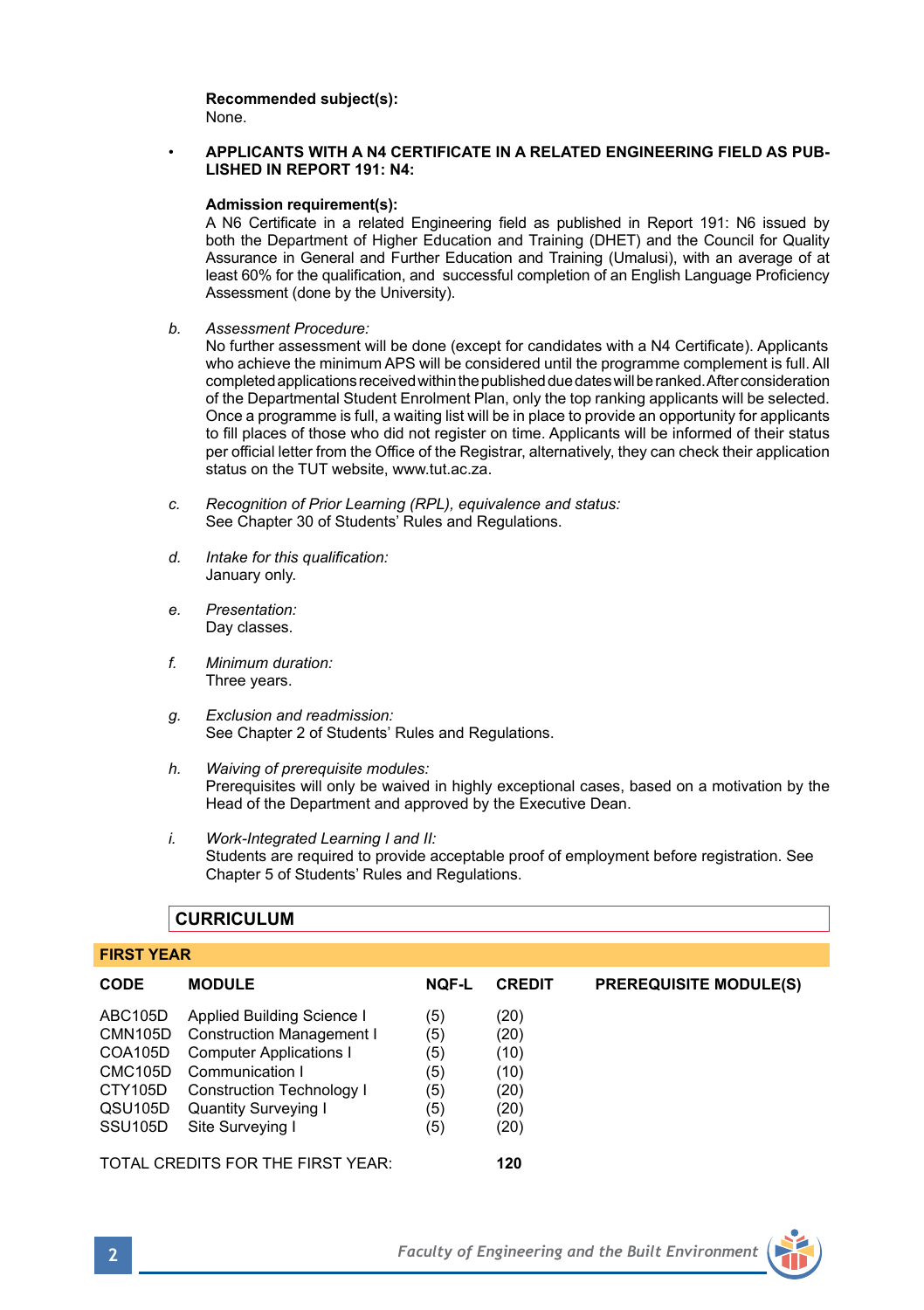| <b>SECOND YEAR</b><br>Re-registration modules are offered in both semesters.                                                                                                |                                                                                                                                                                                                                     |                                        |                                              |                                                                                                                                                                                                           |  |  |  |  |
|-----------------------------------------------------------------------------------------------------------------------------------------------------------------------------|---------------------------------------------------------------------------------------------------------------------------------------------------------------------------------------------------------------------|----------------------------------------|----------------------------------------------|-----------------------------------------------------------------------------------------------------------------------------------------------------------------------------------------------------------|--|--|--|--|
| CODE                                                                                                                                                                        | <b>MODULE</b>                                                                                                                                                                                                       | <b>NOF-L</b>                           | <b>CREDIT</b>                                | <b>PREREQUISITE MODULE(S)</b>                                                                                                                                                                             |  |  |  |  |
| <b>CMN206D</b><br><b>CMN216R</b>                                                                                                                                            | <b>Construction Management II</b><br><b>Construction Management II</b><br>(re-registration) (semester module)                                                                                                       | (6)<br>(6)                             | (20)<br>(0)                                  | <b>Construction Management I</b>                                                                                                                                                                          |  |  |  |  |
| CTY205D<br>CTY215R                                                                                                                                                          | <b>Construction Technology II</b><br><b>Construction Technology II</b><br>(re-registration) (semester module)                                                                                                       | (5)<br>(5)                             | (20)<br>(0)                                  | <b>Construction Technology I</b>                                                                                                                                                                          |  |  |  |  |
| QSU206D<br>QSU216R                                                                                                                                                          | <b>Quantity Surveying II</b><br><b>Quantity Surveying II</b><br>(re-registration) (semester module)                                                                                                                 | (6)<br>(6)                             | (20)<br>(0)                                  | <b>Quantity Surveying I</b>                                                                                                                                                                               |  |  |  |  |
| <b>FIRST OR SECOND SEMESTER</b><br>Students must compile and maintain a logbook of work completed, which must be certified by the<br>supervisor at the place of employment. |                                                                                                                                                                                                                     |                                        |                                              |                                                                                                                                                                                                           |  |  |  |  |
| <b>EXP115D</b><br><b>EXP216D</b>                                                                                                                                            | Work-Integrated Learning I<br>Work-Integrated Learning II                                                                                                                                                           | (5)<br>(6)                             | (30)<br>(30)                                 | Work-Integrated Learning I                                                                                                                                                                                |  |  |  |  |
| TOTAL CREDITS FOR THE SECOND YEAR:<br>120                                                                                                                                   |                                                                                                                                                                                                                     |                                        |                                              |                                                                                                                                                                                                           |  |  |  |  |
| <b>THIRD YEAR</b>                                                                                                                                                           |                                                                                                                                                                                                                     |                                        |                                              |                                                                                                                                                                                                           |  |  |  |  |
| CODE                                                                                                                                                                        | <b>MODULE</b>                                                                                                                                                                                                       | <b>NOF-L</b>                           | <b>CREDIT</b>                                | <b>PREREQUISITE MODULE(S)</b>                                                                                                                                                                             |  |  |  |  |
| <b>CMN306D</b><br>CSA306D<br>CTY306D<br><b>PAY306D</b><br>QSU306D<br>SEK306D                                                                                                | <b>Construction Management III</b><br><b>Construction Accounting III</b><br><b>Construction Technology III</b><br>Price Analysis and Estimating III<br><b>Quantity Surveying III</b><br>Structures and Concrete III | (6)<br>(6)<br>(6)<br>(6)<br>(6)<br>(6) | (20)<br>(20)<br>(20)<br>(20)<br>(20)<br>(20) | <b>Construction Management II</b><br><b>Construction Management II</b><br><b>Construction Technology II</b><br><b>Quantity Surveying II</b><br><b>Quantity Surveying II</b><br>Applied Building Science I |  |  |  |  |
|                                                                                                                                                                             | TOTAL CREDITS FOR THE THIRD YEAR:                                                                                                                                                                                   | 120                                    |                                              |                                                                                                                                                                                                           |  |  |  |  |
|                                                                                                                                                                             | TOTAL CREDITS FOR THE QUALIFICATION:                                                                                                                                                                                | 360                                    |                                              |                                                                                                                                                                                                           |  |  |  |  |

# **MODULE INFORMATION (OVERVIEW OF SYLLABUS)**

The syllabus content is subject to change to accommodate industry changes. Please note that a more detailed syllabus is available at the Department or in the study guide that is applicable to a particular module. On 01 Ocober 2019, the syllabus content was defined as follows:

# **A**

## **APPLIED BUILDING SCIENCE I (ABC105D) 1 X 3-HOUR PAPER** *(Module custodian: Department of Physics)*

Basic mathematics. Basic algebra, geometry, mensuration, trigonometry, calculus. Basic applied mechanics as applied to concrete, steel and timber constructions in the building industry. Expansion and contraction. Convection, conduction and radiation of heat in buildings. Heat energy and units of measurement. Thermal conductivity and resistance. Sound: sound propagation and units of measurement, sound insulation, sound reflection, reverberation and acoustics. Reticulation and electricity consumption. Definition of basic electricity terms. Direct and indirect current. Serial and parallel circuits. Three-phase supply lines and power consumption of household appliances, pumps and lifts. Lighting in buildings: light propagation, photometry, basic units of measurement in lighting, artificial light. Basic concepts of hydrology. Pressure in liquids. Hydraulic jacks. Flow of liquid through pipes. Different types of pumps. Basic probability and statistics. (Total tuition time: ± 180 hours)

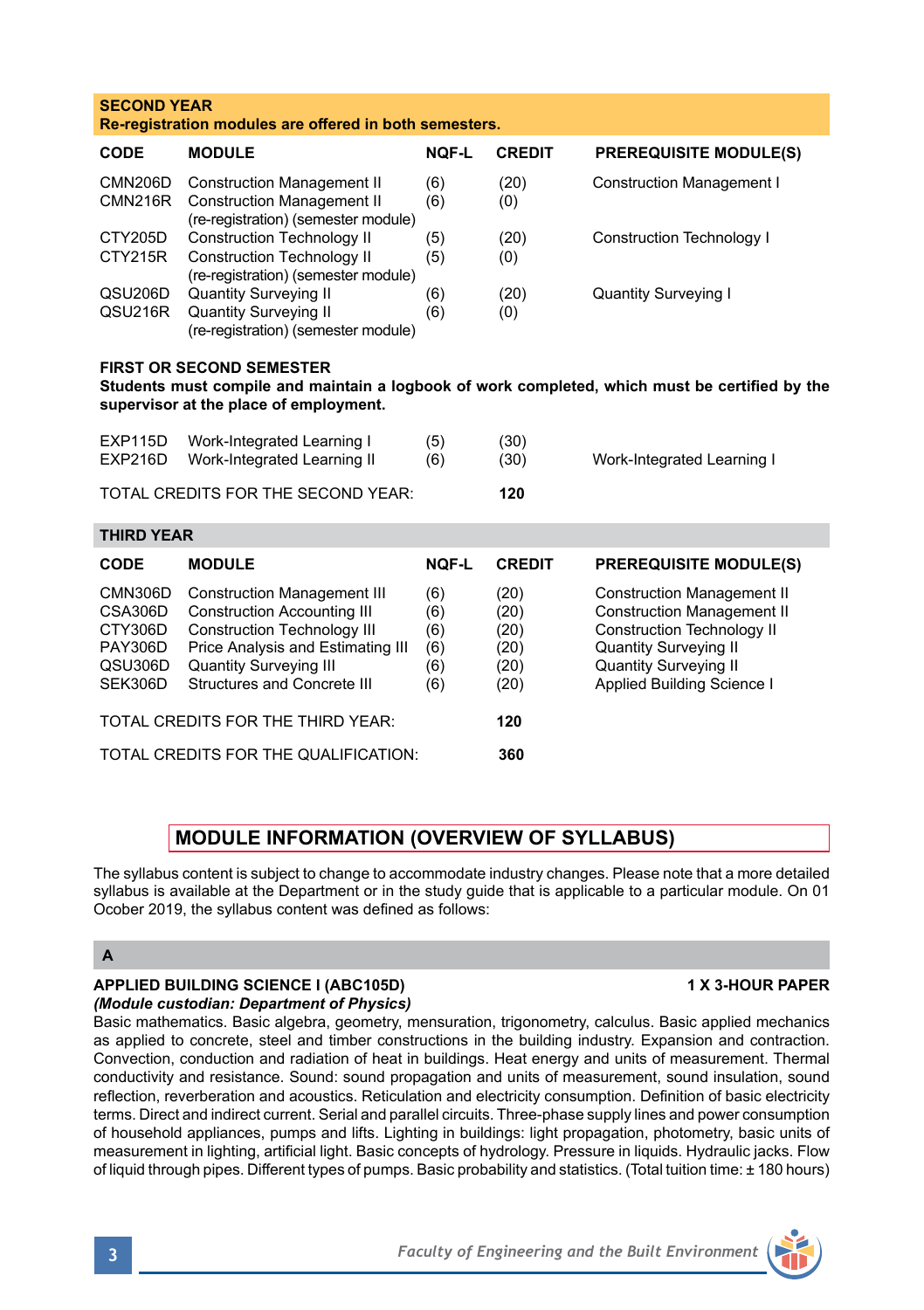# **C**

## **COMMUNICATION I (CMC105D) CONTINUOUS ASSESSMENT**

### *(Module custodian: Department of Applied Languages)*

Communication theory, non-verbal communication (body language). Oral presentations, interviews, developing leadership and participation skills. Technical reports and correspondence. (Total tuition time: ± 180 hours)

## **COMPUTER APPLICATIONS I (COA105D) CONTINUOUS ASSESSMENT**

## *(Module custodian: Department of End User Computing Unit)*

Components of a microcomputer system, engineering applications of software. Managing personal computers. Introduction to computers. Basics of operating systems. Application programs, such as word-processing and spreadsheet programs. (Total tuition time: ± 180 hours)

## **CONSTRUCTION ACCOUNTING III (CSA306D) 1 X 3-HOUR PAPER**

*(Module custodian: Department of Accounting)*

The purpose of accounting. Records and first entries. Transactions up to trial balance of business and banking transactions. Closing entries up to balance sheet. Contract, sole owners, partnership, limited company and close corporation accounts. Application of a construction accounting computer program. (Total tuition time:  $±$  180 hours)

## **CONSTRUCTION MANAGEMENT I (CMN105D) 1 X 3-HOUR PAPER**

## *(Module custodian: Department of Building Sciences)*

Organisations involved in the building industry. Parties involved in the construction process. Construction undertakings and their organisational structures. Obtaining contracts. Introduction to site administration and cost control. Site meetings. Management functions and components: productivity and work study. Introduction to project planning. Introduction to personnel management. Subcontractors. Principles and applications of microeconomics. Scarcity, choice, elasticity utility and demand efficiency and equity, production and costs, price determination under different market structures: perfect competition, imperfect competition as well as monopoly. (Total tuition time: ± 180 hours)

### **CONSTRUCTION MANAGEMENT II (CMN206D, CMN216R) PROJECT ASSESSMENT** *(Module custodian: Department of Building Sciences)*

Introduction to Contract Law and the JBCC Minor Works contract. Projects based on relevant and appropriate site operations, which cover as many of the following topics as possible: legislation and company policy, communication in the micro-environment on the site, coordination of subcontractors, application of management functions and procedures, collection and application of information on plant, drawing up applications of bar charts, labour schedules, material schedules, plant-use schedules, plant maintenance schedules, networks, simple work study exercises. Application of the procurement and completion of materials for a building site. Application of the procurement and completion of materials for a building site. Principles and applications of macroeconomics. Measuring macroeconomic performance, simple Keynesian model, money and banking, fiscal and monetary policy, exchange rates and the balance of payments and introduction to international trade. Introduction to Building Information Modeling (BIM). BIM and the client. BIM in project management. Construction sequencing. Conflict, interference and collision detection. Facilities management. Faster and more effective processes. Controlled whole-life costs and environmental data. Lifecycle data. (Total tuition time: not available)

## **CONSTRUCTION MANAGEMENT III (CMN306D) 1 X 3-HOUR PAPER**

## *(Module custodian: Department of Building Sciences)*

JBCC documentation. Construction management. Policy and planning. Pre-tender planning. Contract planning. Planning techniques. Network techniques, resource scheduling and optimum cost analysis. Bar charts. Line of balance techniques. Financial reporting and control. Perspectives on estimating, valuations, cost assessment, cost control and production control. Office and site administration and documentation. Applicable clauses from the standard contract for private work. Quality control. Labour relations and labour legislation. Industrial psychology. Human resource management. Occupational safety, health and welfare. Public relations. Introduction to law of contracts. Principles of construction law. Sale agreements and building contracts. Insolvency law. Insurance law. Dispute resolution. Tender conditions and adjudications. (Total tuition time: ± 180 hours)

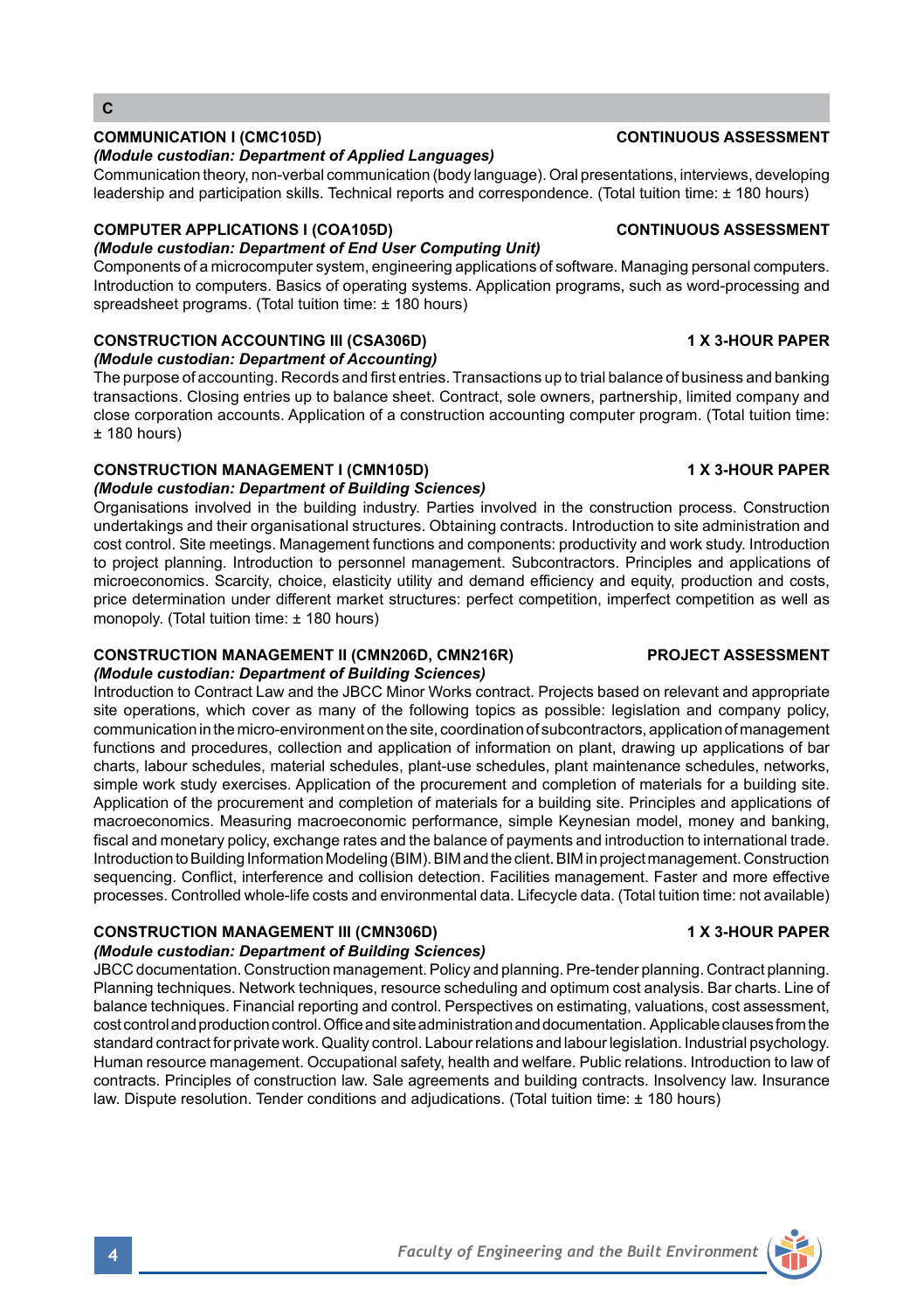## **CONSTRUCTION TECHNOLOGY I (CTY105D) 1 X 4-HOUR PAPER**

### *(Module custodian: Department of Building Sciences)*

Draughtmanship and interpretation of drawings. Substructure and setting out of different types of foundations. Superstructure, i.e. walls, windows, doors. Concrete and timber suspension floors with stairs and railing. Roof construction and coverings. Electrical and plumbing services. Carpentry items, i.e. built-in cupboards, skirtings and ironmongery on fillings. Finishes on walls, floors and ceilings. Materials and properties in the building industry. (Total tuition time: ± 180 hours)

### **CONSTRUCTION TECHNOLOGY II (CTY205D, CTY215R) PROJECT ASSESSMENT** *(Module custodian: Department of Building Sciences)*

Projects based on form-work materials and re-use factors. Precast concrete beams and floors. Metal doors and windows. Timber doors and windows. Glass properties. Prefabricated timber trusses. Roof coverings, eaves, flashings and rainwater goods. Dormer windows and use of attic space in roofs. Fireplaces. Fixing methods, fastenings and adhesives. Floor, wall and ceiling finishes. Drainage and plumbing detail. Paint to metal, plaster and timber. Industrial buildings. (Total tuition time: not available)

## **CONSTRUCTION TECHNOLOGY III (CTY306D) 1 X 4-HOUR PAPER**

## *(Module custodian: Department of Building Sciences)*

Framed and load-bearing, multi-floor concepts. Use of shoring and strutting for lateral support of adjacent property. Types of soils. Testing of ground pressure resistance. Types of excavations. Keeping excavations free from water. Planking and strutting in excavations. Foundations: piles, raft foundations. Basements: wall construction and waterproofing. Form work and concrete: in situ concrete, pre-stress and after-stress concrete. Steel structures. Cladding of buildings. Installation of services such as air-conditioning, lifts, escalators, fire fittings and inspection trap doors. Special finishes on walls, ceilings and floors. (Total tuition time: ± 180 hours)

## **P**

### **PRICE ANALYSIS AND ESTIMATING III (PAY306D) 1 X 3-HOUR PAPER** *(Module custodian: Department of Building Sciences)*

Specification of items for analysis of unit rates in bills of quantities. Different methods of estimating. Factors which could influence the estimate. Cost calculation. Compiling unit rates. Material, labour, overheads and profit. Waste and storage of material. Analysis of costs of mechanical equipment. Subcontractors and suppliers. Analysis of unit rates. Pricing of specialist items. Provisional sums and prime cost items. Pricing of model preliminaries according to a standard system. Drawing up of unit rates for composite items such as additions and renovations. (Total tuition time: ± 180 hours)

## **Q**

## **QUANTITY SURVEYING I (QSU105D) 1 X 4-HOUR PAPER (PRESCRIBED OPEN BOOK)** *(Module custodian: Department of Building Sciences)*

Introduction to the principles, processes and methods of measurement and documentation of builders' work. Drawing up of bills of quantities. Drawing up a list of dimensions. Calculation of quantities. Measurement and description of the following elements of a single-storey building: foundations, including site clearance and simple demolitions, superstructure brickwork, solid floor construction, roofs, finishes, comprising plaster, paint and tiling on walls, conventional floors and plastered and boarded ceilings on brandering. Stock steel, timber and aluminium windows. Stock flush and hard-wood doors, including timber and metal frames. Adjustments for windows, doors and plain openings. Working up by squaring, abstracting and billing. (Total tuition time: ± 180 hours)

## **QUANTITY SURVEYING II (QSU206D, QSU216R) PROJECT ASSESSMENT**

## *(Module custodian: Department of Building Sciences)*

Projects based on load-bearing structures, including measuring, abstracting and billing with full descriptions and specifications. Reference to manufacturer catalogues and the ASAQS Model Preambles regarding the following: precast and pre-stressed concrete beams and floors, standard metal doors and windows, standard timber doors and windows, glass, prefabricated timber trusses, roof coverings, eaves, flashing and rainwater goods, floor, wall and ceiling finishes, drainage and plumbing detail, paint. The above projects should be augmented with the following systems when compiling a bill of quantities: traditional method x, computerised method, the use of the model preambles and x preliminaries. The appointment of the members of the professional team and their fee scales. The use of standard forms for certificates. BIM in quantity surveying. BIM and cost estimating. (Total tuition time: not available)